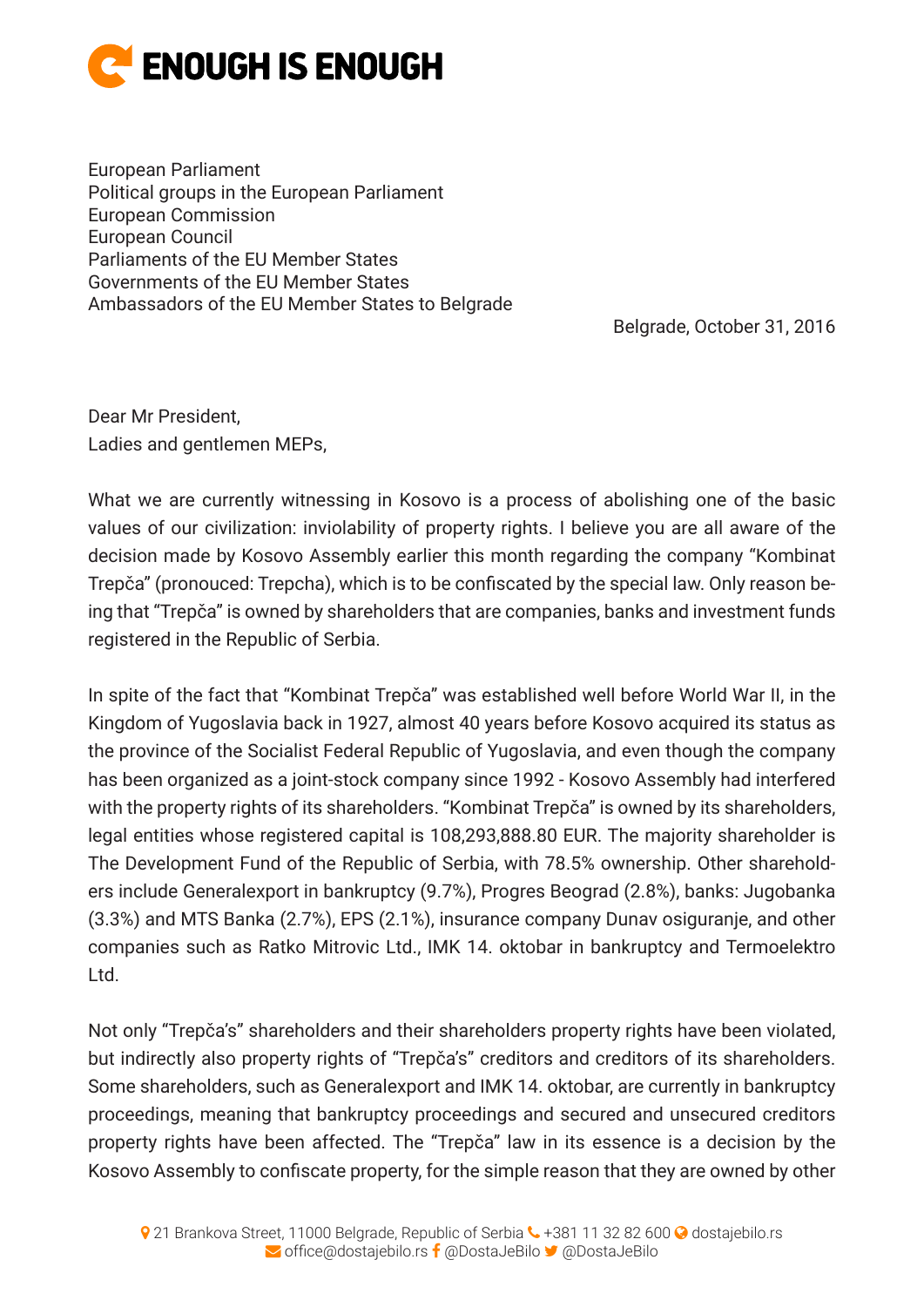

nationals. It is an unprecedented situation, as nothing similar happened to the capital and property of legal entities and individuals of any other nation in Kosovo, except the Serbian nation.

The law itself does not contain any relevant provisions, apart from the one that it grants 80% of company's equity to the Government of Kosovo, and the remaining 20% to its employees, and ignores all company shareholders and creditors. Therefore, this is not an Act, but a unilateral decision to seize the property and deny property rights. Similar acts are almost unheard of in the rest of the world, and even the former president of Venezuela Hugo Chavez used the institute of nationalization with compensation, not partisan confiscation.

Therefore, not only is this decision in collision with the principles underlying the rule of law and contrary to the fundamental postulates of the natural law - it is also anti-civilizational. This decision is both damaging to owners and creditors of "Trepča" and undermining the achievements of democracy and the rule of law throughout Europe. Finally, this is a test for the European Union itself, since it accepted responsibility for the rule of law and observation of the standards of the best European practices, through its EULEX Mission in Kosovo. Beyond that, the fact that Kosovo is in the process of joining the EU, requires the EU to sincerely request the compliance with these good practices from each candidate.

This European practice clearly defines the concept of property rights, based on the concept of fundamental human rights proclaimed by the European Convention for the Protection of Human Rights and Fundamental Freedoms. I remind you that this concept includes the positive obligation for the state to protect the property rights of its holders. Since it has no real power in Kosovo, the Republic of Serbia can not help its citizens and legal entities under its jurisdiction to protect their property rights in Kosovo. But EU can and must do so. If the Union does not address this issue properly, it will create a precedent by which Turkey will be able to seize the Russian Sberbank, according to which Russia would be able to confiscate the Norwegian Telenor or by which Serbia will be able to seize a Croatian IDEA or German Hemofarm. It would all be perfectly legitimate based on the law and good practice in the case of "Kombinat Trepča".

Kosovo is not a member of the Council of Europe, nor United Nations. For some of you, Kosovo is a sovereign state, for others it is still a province of the Republic of Serbia. But that has nothing to do with the core issue raised here, and the question each of you can answer easily. The question is: Does anyone have the right to confiscate someone's property just because it is owned by legal entities and individuals belonging to another nation? This is the